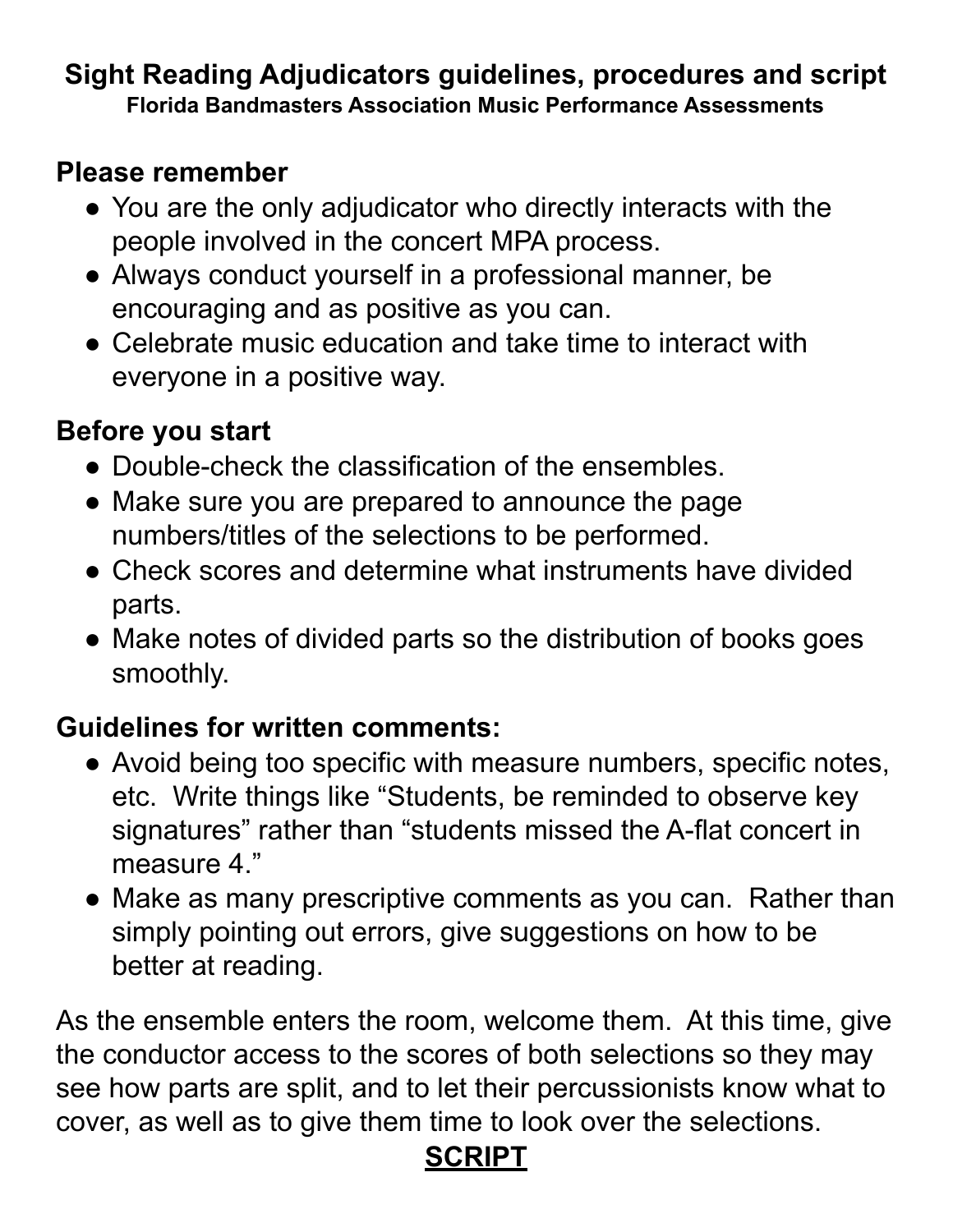Read aloud the parts of this script that are in *bold/italics.* Make every effort to adhere to this script. Consistency in the sight reading portion of our music performance assessment strengthens the validity of the assessment.

✔ *Welcome to the sight reading portion of the Florida Bandmasters Association District \_\_\_ Concert Band Music Performance Assessment. My name is \_\_\_\_\_\_\_\_\_\_\_\_\_\_\_\_\_\_\_\_\_\_\_\_\_\_\_\_\_\_\_\_\_\_\_\_\_\_\_\_ , I am from\_\_\_\_\_\_\_\_\_\_\_\_\_\_\_\_\_\_\_\_\_\_\_\_\_\_\_\_\_\_\_, and I will be your adjudicator.*

✔ *Our assistants today are \_\_\_\_\_\_\_\_\_\_\_\_\_\_\_\_\_\_\_\_\_\_\_\_ from \_\_\_\_\_\_\_\_\_\_\_\_\_\_\_\_\_.*

- ✔ *At this time, please place all your personal items such as music folders, mouthpiece caps, etc. on the floor next to, or under your chair.*
- ✔ *Also at this time, for all performers and audience members, all cell phones and any other electronic devices capable of recording, making any sound, or taking photographs are to be powered down and put away for this portion of the assessment, as this music is used for other assessments in Florida. Thank you for adhering to this rule. (Pause as needed)*
- ✔ *You will be performing two selections you have never seen before, a march and an overture. Before you perform the selections, you will have time to preview the music. For the march, you will have 3 minutes of preview time. For the overture, you will have 5 minutes.*
- ✔ *During the preview periods, you ARE allowed to participate in activities with your conductor to prepare for your performance. However, you are NOT allowed to produce a sound on your instrument at any time during the preview period. The only exception is for tuning the timpani if timpani are called for in the selection.*
- ✔ *When you perform the selections, your conductor is not allowed to count, sing, tap, call out measure numbers, or persist in any other non-customary conducting techniques. Therefore, it is important for you to concentrate and focus.*
- ✔ *At this time, the music books will be distributed. When you receive a book, make sure it is for the correct instrument and part. Do not open the book until you are instructed to do so.*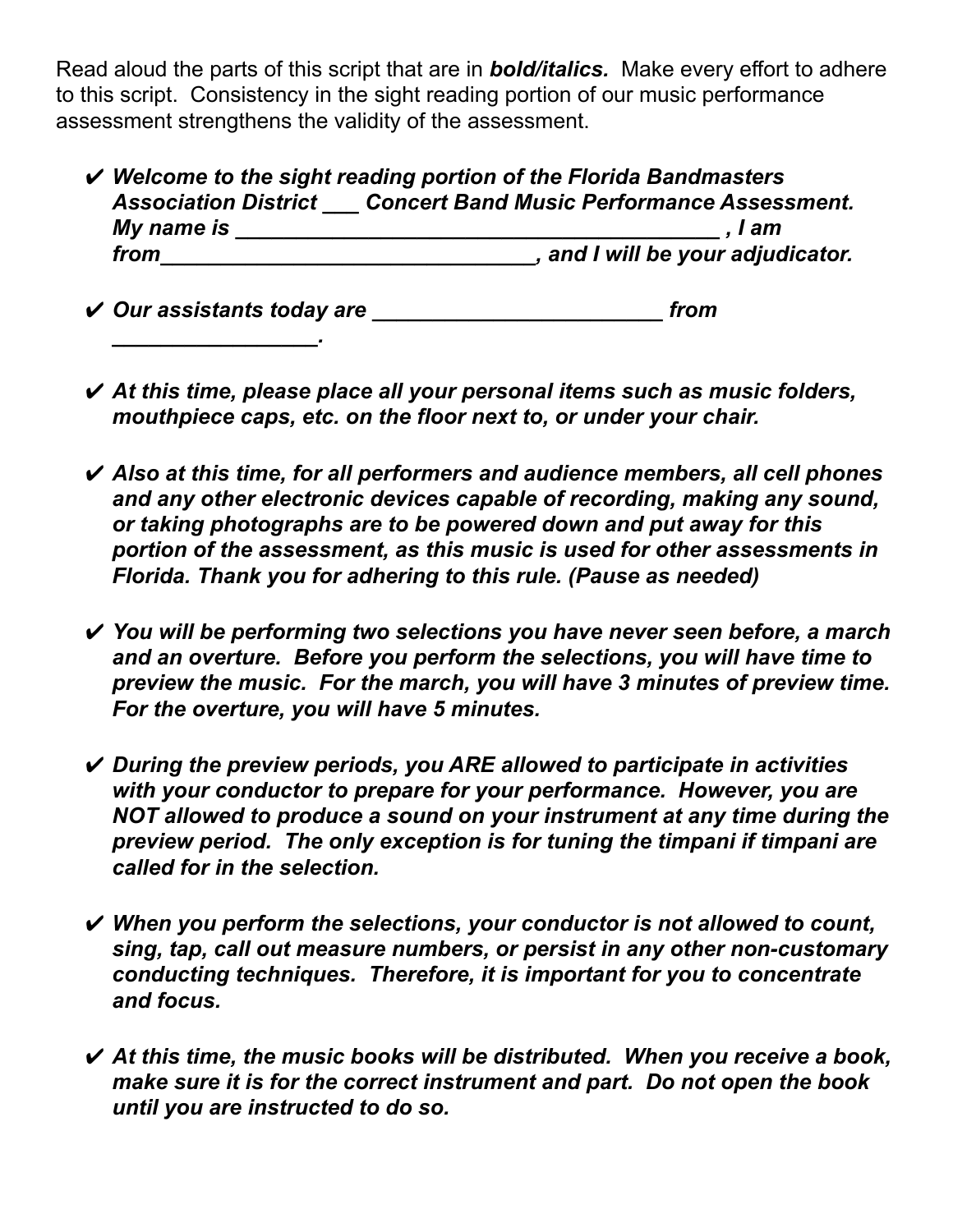#### ✔ *If your band is utilizing timpani - In order to facilitate the tuning of the timpani, your conductor may assist as needed during this time. They have the scores, so remember to not open your book.*

If there are guests in the room (parents, administrators, etc.), take the opportunity to address the audience members. Talking points:

- High-rigor of music education assessments
- Benefits of applied music study
- Applause are not only allowed, they are encouraged

After books have been distributed and timpani (if needed/covered) have been tuned: Ask the conductor if they want to be advised when there is one minute left in review period, and comply as informed.

### ✔ *Students: At this time, please look at the cover of your book and verify that you have the correct part. Is there anyone who has the incorrect music, or no music at all?*

Correct any issues before moving on.

✔ *At this time, turn to selection number\_\_ , titled \_\_\_\_\_\_\_\_\_\_\_\_\_\_.*

If the selection is only one page (this is usually the case):

✔ *Please fold the book back so that only this selection can be seen on your stand.*

### ✔ *Quickly look over the music for problems such as wrinkled paper, illegible music, etc. Are there any problems of that nature?*

Deal with any problems quickly. If it may take more than a few seconds, have students turn their music over while problems are resolved.

## ✔ *"Students, your time begins now" (start timer for 3 minutes).*